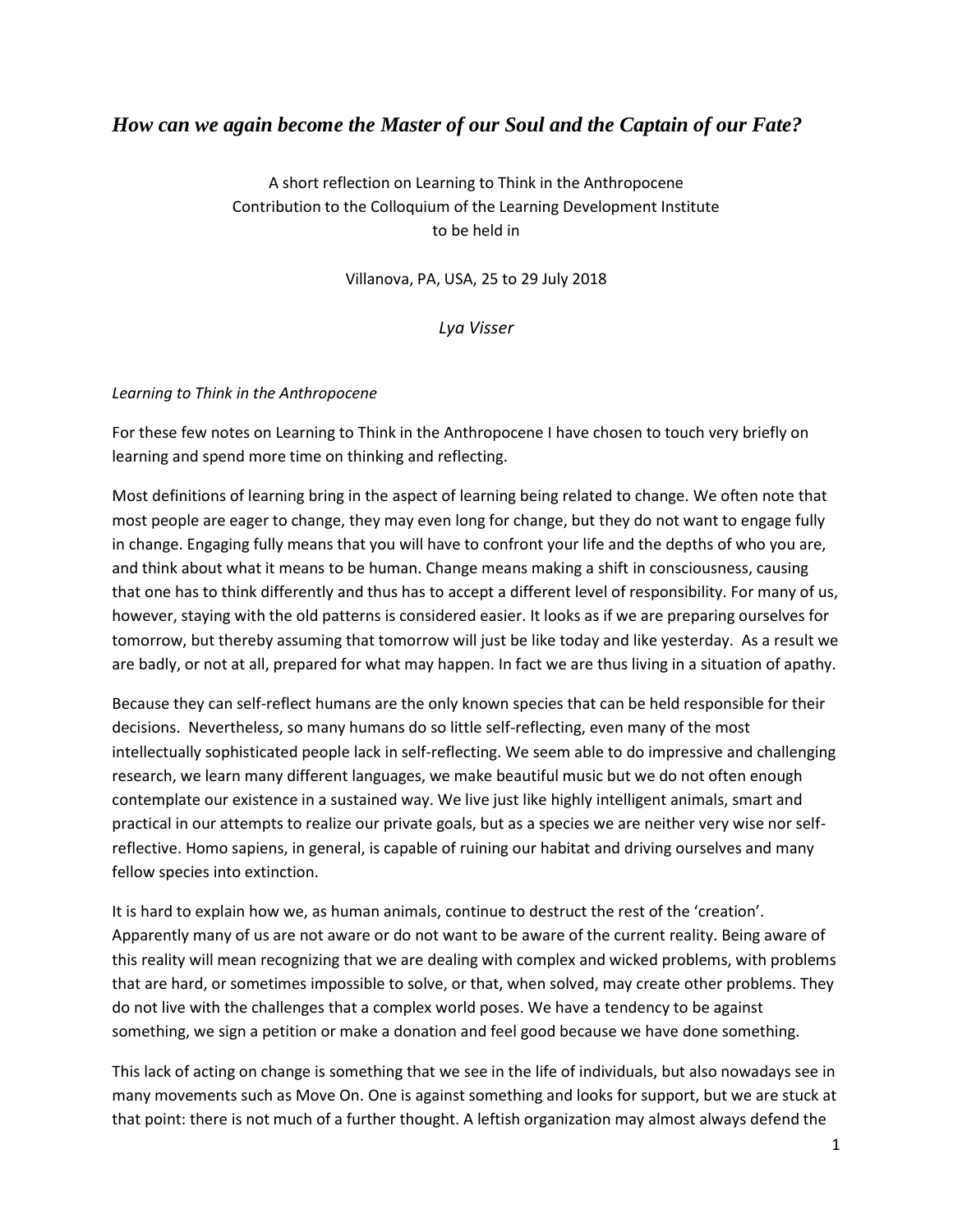left and may fail to recognize that not all is perfect. There's a need to go a bit further and to recognize that many situations are complex. There's often not a real will for change. We think and believe, as most of us seem to do, that we can more or less continue in the same way as we do now. It is safe to tweak an action or a plan, but it asks much more to critically review a situation and to come up with changes that are the results of critical thinking. These are developments that can be dangerous and destructive.

We are actively engaged in the process of destroying not a civilization in some part of the world, but a global civilization, possibly ending in a Waste Land, as T.S. Eliot almost a century ago described in his most famous poem "The Waste Land". Its main subject is the degraded mess that Eliot considered modern culture and which was mostly the result of the first World War that had ravaged Europe. The four speakers in one of the sections of the poem are frantically trying to find an audience, but they only find themselves surrounded by dead people and hopelessly frustrating outside circumstances such as wars.

Can we say that this is our current situation? May we already have created a waste land? Are there still speakers trying to find an audience and if so, what should be the words that get the attention of the audience? Are words enough? Are we already too late and on our way to destroy a global civilization?

Cultures are created and destroyed. Civilizations do not just happen. They are built with compassion and determination, and are destroyed by what we may call a form of ecstasy i.e., beyond reason and control (Kingsley, 2010). In the past we have seen civilizations being built such as the Chinese, the Greek and the Mayan empires and we have seen them being destroyed and new civilizations have been built. But does a destroyed global civilization have a chance to be "resurrected or rebuilt"?

We are living in an epoch that has developments that can be dangerous and destructive, but there are also positive things happening.

We are currently gradually becoming aware of the delusion that we can with clever enough technological solutions avoid the consequences of what we do to our planet and to our (global) civilization/culture. We are learning that we are not separate from Nature, and that this bond consists of a fullness and wholeness that we currently risk at our peril.

Humans and the planet are now linking human forces and natural forces. One of the human forces that's essential in this "pact" is communication. We are different from wise animals as we can effectively communicate. As Homo sapiens we do have highly developed communication skills. The four speakers in Eliot's poem did not have a problem to communicate. They were in search of an audience. We are different from them in that we are not only trying to find an audience, but also trying to find effective and affective "words" that will, together with actions help us to let go our old ideas of progress and growth. Only by letting them die, will we be able to invest in a future that is not based on retrospect and reaction. Only then can we develop a global awareness and consciousness (Scranton, 2015).

Our current situation is now breaking down as a result of the unconsciousness that is not only promoted by those who take most national and international decisions and by the business community we seem happy to support, but also by our current education and learning/schooling systems where grades and diplomas have overtaken craftsmanship, creativity and consciousness, and where wisdom is in short supply. We ourselves, are often acting unconsciously. We live in a world of shadows, in a world where consciousness is collectively repressed.